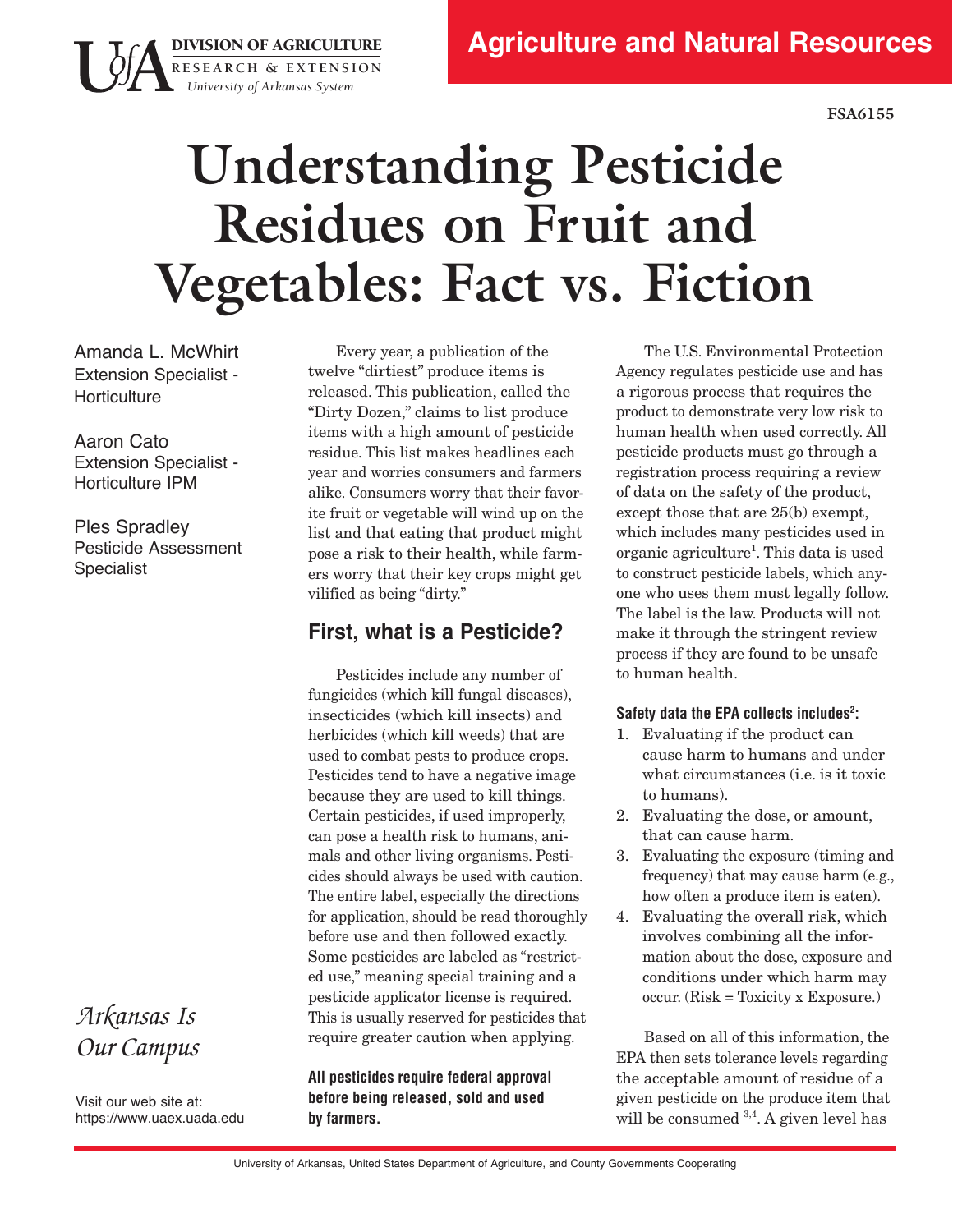been determined to not cause harm to human health, based on likely exposure. This process is true for conventional pesticides. For some organically approved pesticides that are naturally derived, no tolerance levels are set<sup>5</sup>.

#### **Over time pesticides have become safer and we now use**  much lower application rates<sup>6</sup>.

 This is in part due to the Food Quality and Protection Act in 1996, which made pesticide labeling rules more strict, and ultimately banned many pesticides that were determined to be too dangerous. Additionally, there has been a shift from "broad spectrum" to "very specific" modes of action. A mode of action is the means by which a pesticide kills the target disease, insect or weed.

 In the past, growers relied on pesticides that killed a broad range of organisms. Modern agriculture has shifted toward selective pesticides that target a more narrow range of organisms<sup>7</sup>. Newer pesticides are also applied at lower rates than many of their predecessors. No longer do we talk about application rates of gallons or pounds of pesticide per acre, but ounces or grams. For reference, an application rate of 1 ounce per acre amounts to about one shot glass of liquid over the area of a football field.

## **Are there Pesticides in Organic Produce?**

**It is important to realize that pesticides both naturally and synthetically derived are used in organic agriculture to produce organically certified food.**

 Just because agricultural products are organically certified does not mean that they are "pesticide free." Organic certification instead refers to a set of principles that govern how the food is grown. In the United States, these rules for organic certification are governed by the National Organic Program (NOP)<sup>8</sup>.

## **Inspection of Produce for Pesticide Residues**

 The next step is ensuring that the food we eat does not contain levels of pesticide residue that exceed EPA limits. The U.S. Department of Agriculture regularly and randomly tests food at multiple locations across the country to check for pesticide residue and to make sure that produce is in compliance with the set tolerance levels<sup>9</sup>. Organic produce also goes through a similar process and is tested for pesticide residues to monitor for compliance with the NOP rules $^{10,11}$ .

#### **Pesticides: Amount, Type and why it Matters**

 It is important to remember that the USDA is looking for the amount and type of pesticide that is on the product when they do residue testing. This amount of residue of a given pesticide is key to determining if the produce is safe.

#### **Why do we Care About the Amount of a Specific Pesticide?**

 The amount of the pesticide, or dose, is in large part what determines if a given pesticide will have any impact on its target or on human health.

 To understand dosage, consider aspirin as an example. A small amount of aspirin might be good for you, but a large dose can be deadly. To establish pesticide tolerances, the EPA first determines the amount of pesticide necessary to cause harm to human health. Residue tolerance levels are generally set 100 to 1,000 times lower than the amount that produced no adverse effects during testing.

A yearly average of the USDA's testing of pesticide residues shows that nearly 99 percent of sampled products have residues below EPA tolerances<sup>12, 13</sup>. In 2019, 43 percent of produce sampled had no detectable residue. The remaining 55 percent had residue amounts below established tolerances $13,14$ . Remember again that the pesticide tolerance level is already set well below the level at which any negative impact on human health is expected.

### **What about "The Dirty dozen"?**

"The Dirty Dozen" is published each year by the Environmental Working Group. They use the data collected by the USDA's pesticide residue monitoring program15 and use the average **number of pesticides and total amount of pesticide residue** (without regard to the pesticide type) found on a given food product to determine if it is "clean" or "dirty." They deem produce with a higher total amount of residue and with a greater number of pesticides residues as "dirty" and produce with residues from fewer types and smaller amounts as "clean."

#### **The factors considered for this list do not tell us anything about how much risk any of the residues carry!**

 The most important factor that the EWG system does not consider is **risk**. When you only identify "dirty" food products using the number and total amount of pesticides and residue, you fail to identify what those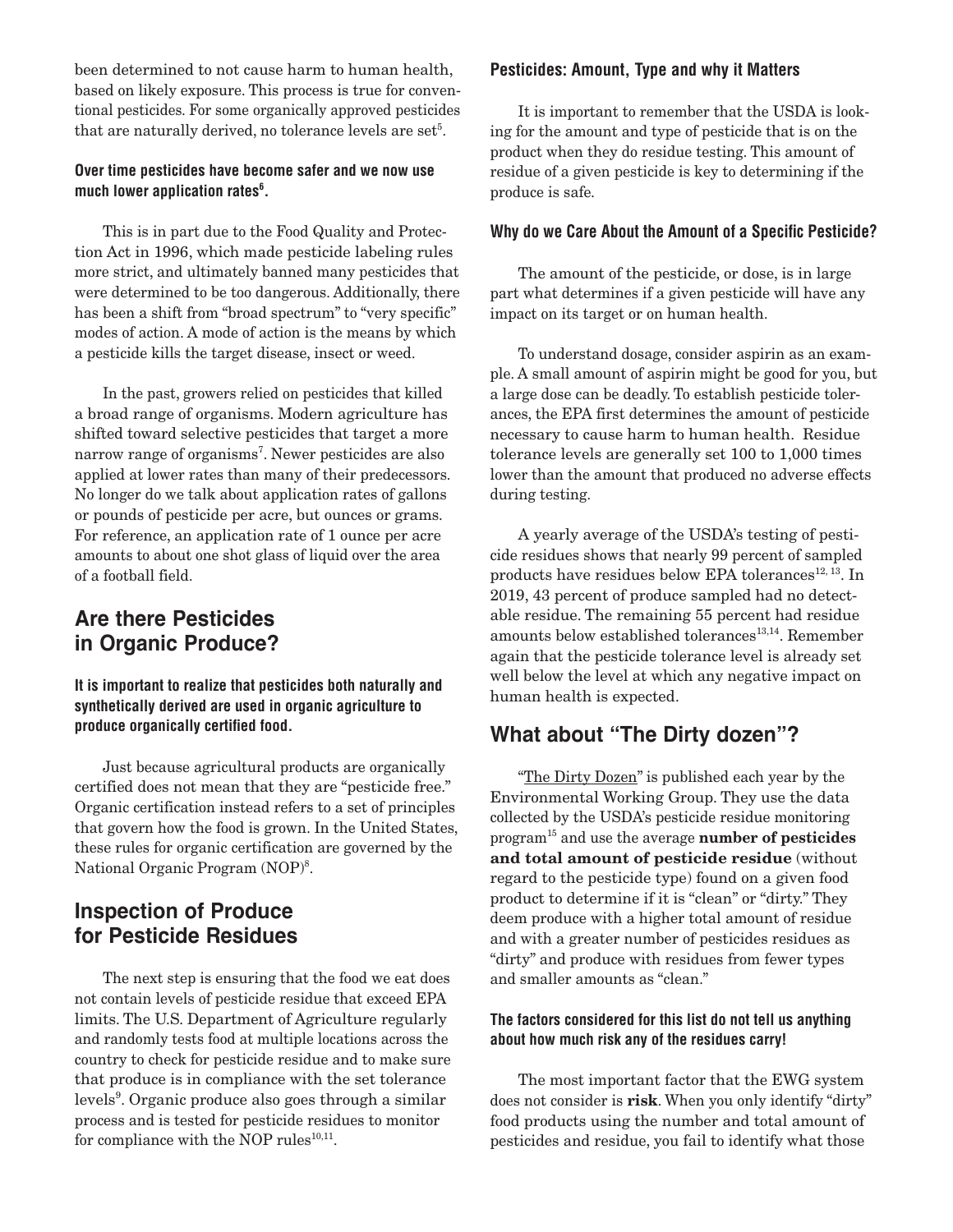numbers actually mean. The EPA takes into account each pesticide and assigns limits based on their toxicity for this reason.

 According to the EWG system, if *10 pesticides* are found at amounts 1,000 times lower than the tolerance limit set by EPA, that fruit could be ranked as "dirty." Meanwhile, another produce item that has only *one pesticide* residue at a slightly higher and potentially riskier amount of 100 times lower than the tolerance limit, that produce could be ranked as "clean." Food Scientists from UC Davis reviewed the actual pesticides and amounts present on EWG's dirty dozen list, along with their methodologies for creating the  $list^{16}$ . These researchers concluded that pesticide residues on all 12 commodities posed negligible risk to consumers, and that organic produce options for these commodities did not represent a lower risk. The researchers also noted that EWG's ranking methods lacked scientific credibility.

 Overall, the amount of pesticide residue on our food is very small and presents very low risk to our health based on the amount of fruits and vegetables we eat on a daily basis.

## **Calculate Pesticide Residue**

 Want to know how much of a given fruit you would have to eat in order to be at risk? There are pesticide residue calculators available that determine how much of a fruit or vegetable someone would need to eat in order to consume enough pesticide residue that would pose a risk to their health. The calculators take into account a person's age and known levels of pesticide residues on common fruits and vegetables and their associated risk levels. One of these calculators is referenced at the end of this fact sheet.

#### **Example calculation:**

 Based on the highest residue recorded in strawberries an adult woman would need to eat 453 servings of strawberries in one day before she might be at risk due to any pesticide residue on the fruit.

 This estimate is based on the highest pesticide residues recorded for strawberries and not on the pesticide residues found on average and therefore represents the highest possible risk level and not the average level of risk.

#### Take home message: "The Dirty Dozen" list isn't an accurate representation of the risk to our health from eating fruits and vegetables.

The risk of not eating fruits and vegetables is much more of a concern to our health than the likelihood of consuming trace amounts of pesticide residue. This is concerning since most of us already don't eat enough fruits and vegetables<sup>17</sup>.

Our food supply is monitored and regulated. Both conventional and organic farmers do their best to ensure that the food they produce is safe. Growers are trained to comply with pesticide labels to ensure that pesticides are used safely in a way that does not put them or the consumer at risk. These pesticides are often necessary to efficiently grow produce and to ensure food availability. Growers generally apply the minimum amount required due to the high expense of pesticides.

One of the best ways to ensure you have access to high-quality and safe produce is to get to know your local farmers. There is a list of local farms in Arkansas available through the "Arkansas Grown" website, which is maintained by the Arkansas Department of Agriculture. By getting to know your local farmers, you can ask questions and learn about their practices. Good farmers are happy to have a conversation about how they grow the food that feeds our communities and their families. If you want organic produce, ask your local farmer for it! It is important to realize that growing food is difficult, and organic production requires more labor and more expensive inputs, which means it costs more to grow fruits and vegetables using organic practices. Being well-informed about the facts surrounding agriculture makes it easier to ask good questions and be a well-informed consumer.